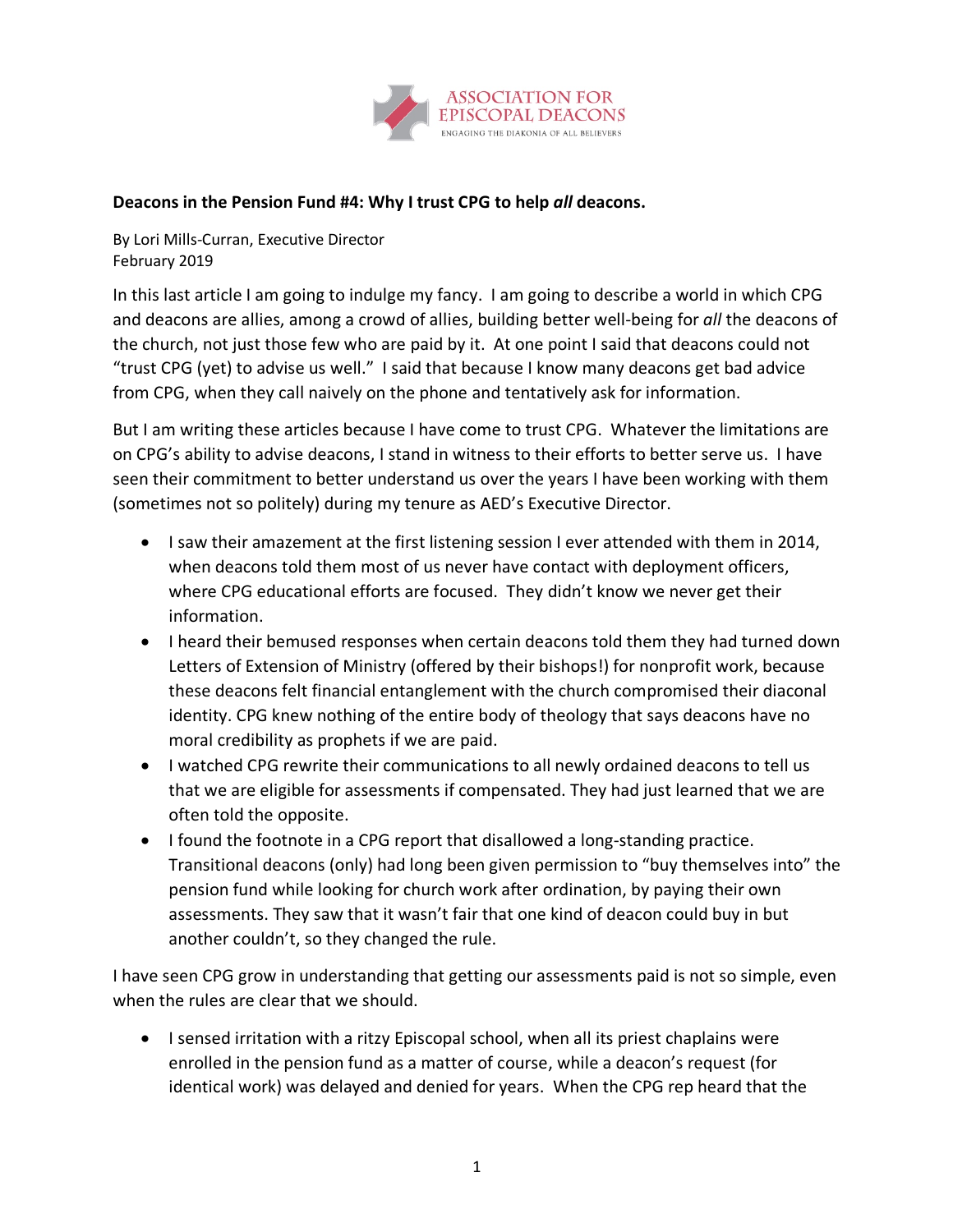deacon was finally put into the teachers' much less beneficial program, the rep said such institutions "could often be crafty" in trying to balance their books.

- I saw CPG fight (very politely) with a deacon who misunderstood CPG's rules. She was determined to take an action that would destroy her eligibility for a valuable clerical pension, on the advice of her loving but confused rector.
- Finally, I saw them come to the conviction that they knew next to nothing about us, or of our challenges. They saw they needed to study us, with significant professionalquality research. So they did.

For several years, I have seen CPG staffers come to AED and the Fund for the Diaconate events and meetings, sometimes in the face of significant hostility, and graciously respond. I have seen them double down on their efforts to know us and advise us, everywhere they can, at significant expense, in order to make sure we know what we need to know. I have even deposited the check they gave us, for \$2,500, to underwrite our next Triennial.

I have *not* seen CPG think we do not bear the Gospel. Their self-expression is sometimes awkward. Sometimes they say things in public which fall harshly on the ear of deacons; they are still learning. But it is my conviction that the upper echelon of CPG supports attending to our economic challenges. I think it is only a matter of time until they do for us what they are doing for seminarians and bi-vocational priests: try to help us strategize as to how we can get access to CPG benefits, *in some form,* even if we can't be regularly paid by the church, in the old-style normative full-time priestly way.

We still feel overlooked by CPG. But we *are* included in the Blue Book Report they submit to General Convention. We are included in their new rule changes of 2018. We don't see the word "deacon" much in these reports, that specific word. But to CPG, since 1970, a deacon is a deacon is a deacon. Everything they write about "nonstipendiary" and "part-time" clergy applies to us, and they know the state of the church is causing an avalanche of such *priestly*  clerics to be clamoring for better benefits, as *they* move into the gig economy. More and more priests are patching together employment that looks nothing like what priest life used to be like; more and more of them are nonstipendiary. We are being borne along with the tide to help these folks because CPG is carrying us. There are candidates on the CPG board who describe themselves in their election materials as being primarily interested in finding ways to expand services to *nonstipendiary* clergy. Being sensitive to the needs of such clergy is a credential, now, not a problem.

People are sometimes surprised when I say that I really don't think all that many deacons need to be paid, *by the church, right now.* I think deacons may be here to show the church that business as usual, working entirely for those within the building, is not a viable path any more. We all have to think differently. I dream of a reality in which diaconal work is paid by the church, because having deacons lead the people into an expression of their baptismal call to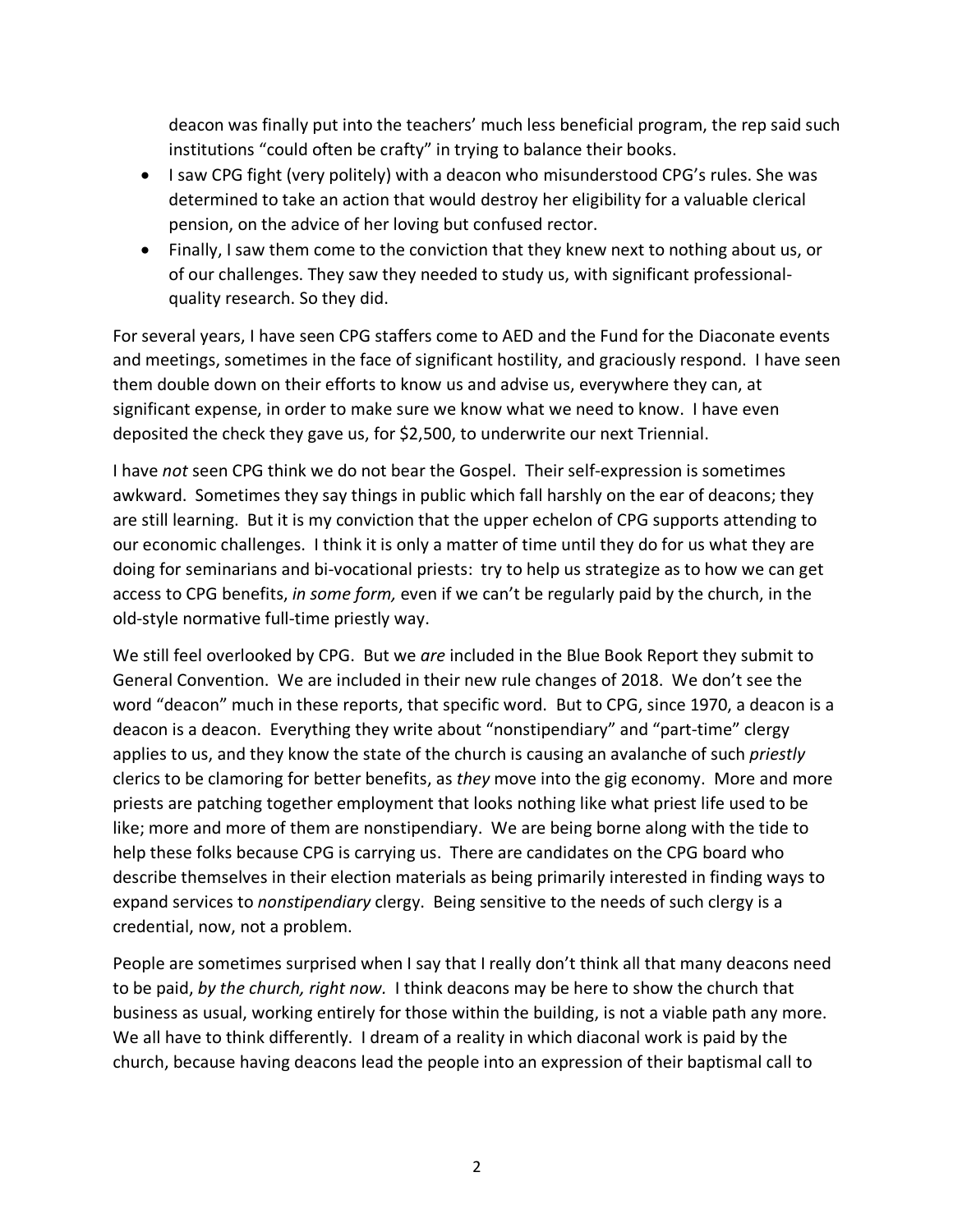*diakonia* is considered as important to the parish as what priests do. But until the church stabilizes itself economically (if it ever can), more nuanced approaches are more realistic.

As I have discussed elsewhere, the history of the diaconate in The Episcopal Church (TEC) does show that deacons *do* tend to morph into what the church wants them to be. This is a problem when the diaconate becomes a place to hold people away from the priesthood unjustly because they are black or Native American or female. This is a problem when it leads TEC to require an order to be financially privileged, like the perpetual deacons of 1954-1970. It can also be a problem in this generation.

The big challenge for TEC today, in my mind, is to have the courage to step away from doing business as usual. By balancing their budgets on the backs of deacons who they have pulled into doing pastoral work for free in cash-strapped parishes with exhausted priests, they will blur the charism of the diaconate we have built together for the last 50 years.

That diaconate is concerned with the well-being of the least, the last and the lost. Any diaconal theology that completely leaves the least, the last and the lost behind, that assigns deacons to providing pastoral care for a dying church, or being attractive liturgical ornaments that serve for free because "we can't afford anything better," is capitulation to failure. We have failed to evangelize. We have failed the Jesus Movement.

Our job as deacons is to help the church realize that deacons are gospel-bearers, worthy of whatever support the church can muster, with a call as constitutive of Christian baptismal identity as that of the priesthood of all believers. I don't get any sense that *CPG* is confused about this.

I do sense that they are worried that we don't understand that any benefits for us have to be paid for *somehow.* But I think that this funding can be found, and some people just plain don't need any benefits. We can agree that there are persons called to nonstipendiary ministry in *all* orders, who never need access to CPG benefits, and who give the church the gift of declining them, consciously.

But if funding is needed, we can ally with CPG and others to think outside the box as to the *source* of the support. We can encouraging Letters of Extension of Ministry and other mechanisms to help deacons (and priests) get dollars to flow into the pension fund from employers other than the parishes. We can seek grants from outside sources, such as the Episcopal Church Foundation, the Lilly Fund, or the Fund for Diaconate. Assessment dollars from the parishes don't have to pay for deacon financial and spiritual education; they are already doing this for seminarians in the *Success after Seminary* program I discussed previously.

We can also seek donations in a campaign like Bishop Lawrence's, who pulled in over six million in 1917; heaven knows the rich (including many deacons) are richer than they have ever been, and are seeking opportunities to make a difference. Dioceses can require parishes to put into deacons' letters of agreement that they must have a monthly stipend of a minimal sum, which